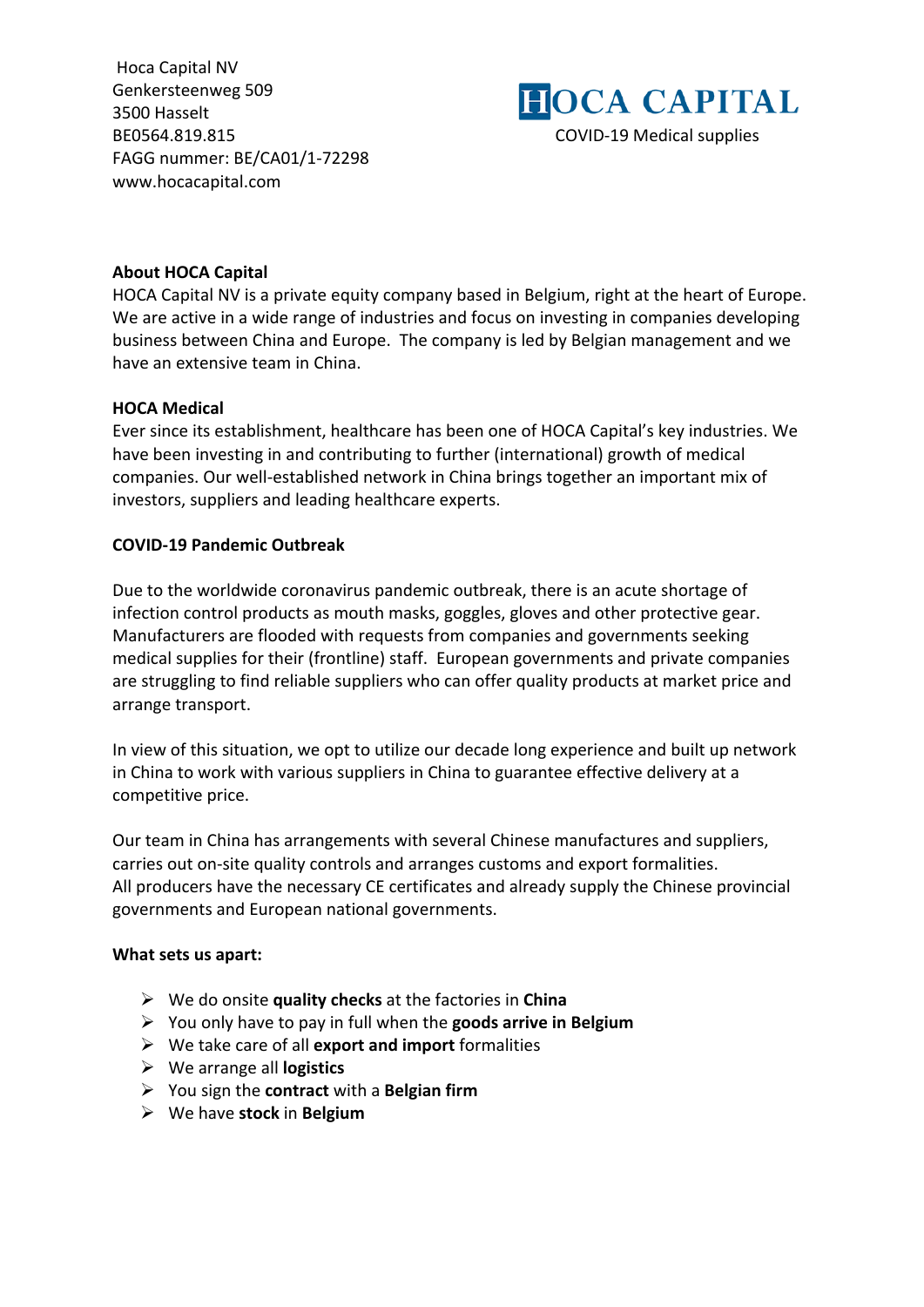Hoca Capital NV Genkersteenweg 509 3500 Hasselt BE0564.819.815 COVID-19 Medical supplies FAGG nummer: BE/CA01/1-72298 www.hocacapital.com



#### **Product Overview – Masks**

| <b>Product</b>                   | <b>Available</b><br><b>Standards</b>        |                                      | <b>Filtration Effectiveness</b>           |                                        |  |
|----------------------------------|---------------------------------------------|--------------------------------------|-------------------------------------------|----------------------------------------|--|
| Single use face<br>mask          | YY/T0969                                    | BFE: $\geq 95\%$                     |                                           |                                        |  |
| Surgical mask                    | EU:<br>EN14683:20<br>14                     | Type I<br>BFE:<br>≥95%               | Type II<br>BFE:<br>≥98%                   | Type III<br>BFE:<br>≥98%               |  |
|                                  | USA:<br><b>ASTM</b><br>F2100                | Level I<br>BFE:<br>≥95%              | Level II<br>BFE:<br>≥98%                  | Level III<br>BFE:<br>≥98%              |  |
| Respirator mask<br>N95/FFP2/FFP3 | EU:<br>EN149:2001<br>$+ A1:2009$            | FFP1<br>$0.3 \mu m$ :<br>$\geq 80\%$ | FFP <sub>2</sub><br>$0.3 \mu m$ :<br>≥94% | FFP3<br>$0.3 \mu m$ :<br>≥95%          |  |
|                                  | USA:<br><b>NIOSH (42)</b><br><b>CFR 84)</b> | N95/KN95<br>$0.3 \mu m$ :<br>≥95%    | N99/KN99<br>$0.3 \mu m$ :<br>≥99%         | N100/KN100<br>$0.3 \mu m$ :<br>≥99.97% |  |

\*pictures serve as reference. The actual products might look different. Compliance with standards guaranteed

# **Technical specifications surgical mask**

- The masks conform to standard EN14683, (splash resistance  $\geq 120$  mmHg)
- The masks are certified latex-free
- Filtration efficiency: BFE  $\geq 98\%$
- Breathability (Delta P) <5

#### **Technical specifications respirator mask (N95/FFP2)**

- Tested and certified according to EN149: 2001 + A1: 2009,
- Total maximum leakage: 8%
- Total filtration efficiency: ≥92%
- Reusable FFP2 mask with very low breathing resistance (exhalation valve optional)
- Comfortable and perfect fit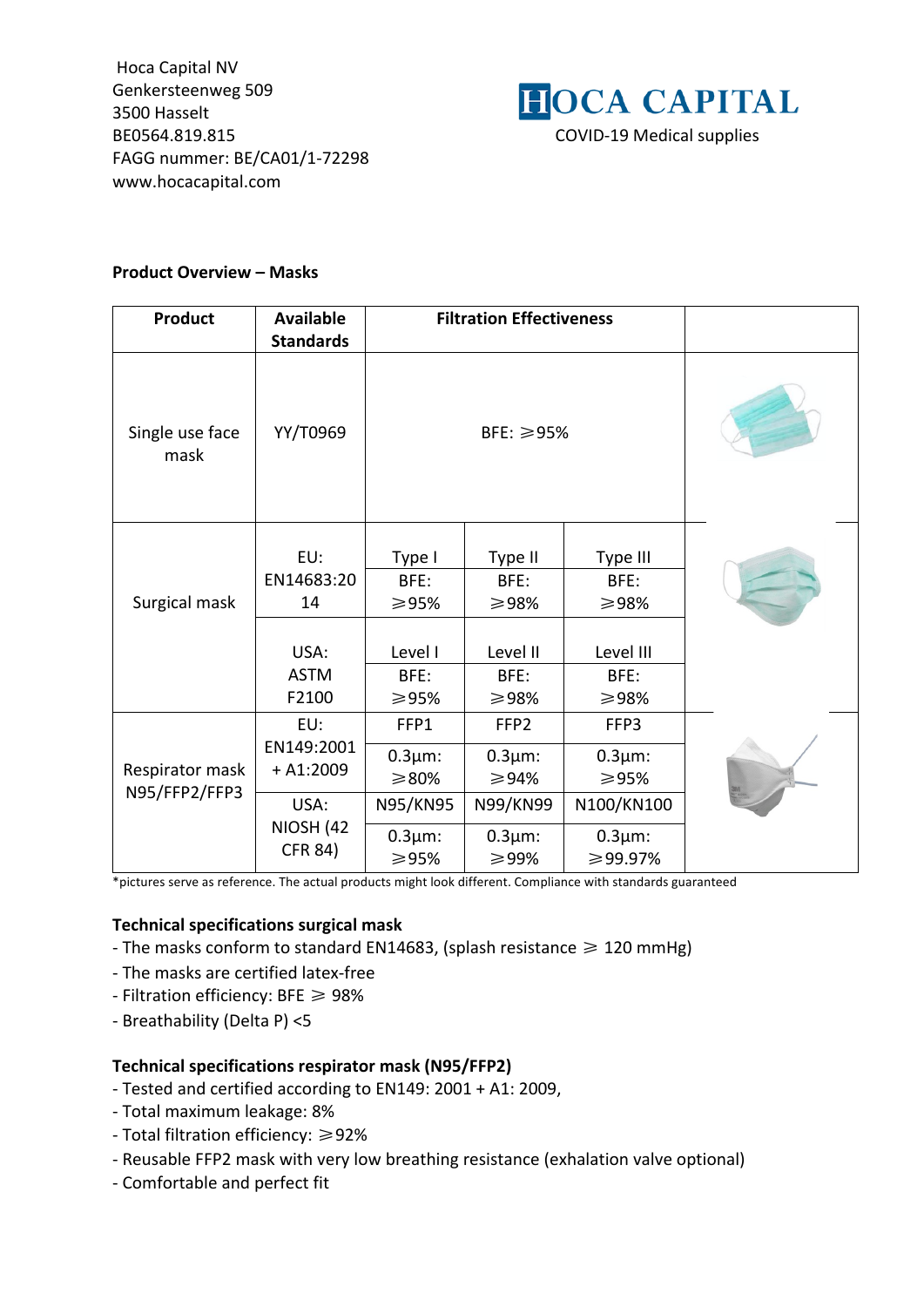Hoca Capital NV Genkersteenweg 509 3500 Hasselt FAGG nummer: BE/CA01/1-72298 www.hocacapital.com



- Noseband
- Equipped with elastic headbands
- Individually wrapped
- latex free

# **Product Overview – Personal Protective Equipment**

| Product                                                      | <b>Available Standards</b>                                                                                                                                                                                                                                                                                                |  |
|--------------------------------------------------------------|---------------------------------------------------------------------------------------------------------------------------------------------------------------------------------------------------------------------------------------------------------------------------------------------------------------------------|--|
| Goggles                                                      | EN166-2002                                                                                                                                                                                                                                                                                                                |  |
| Gloves                                                       | <b>EN455</b>                                                                                                                                                                                                                                                                                                              |  |
| Disposable protective<br>coveralls and non-woven<br>clothing | PPE Cat. III type 1 to 6<br>EN943 (type 1&2)<br>EN14605 (type 3&4)<br>EN13982+A1:2010 (type 5)<br>EN13034+A1 2009 (type 6)<br>EN14126:2003 (infective<br>agents)<br>EN 1073-2:2002 (Particulate<br>radioactive contamination)<br>EN 1149-5:2008<br>(Electrostatic properties)<br>*see schedule below for more information |  |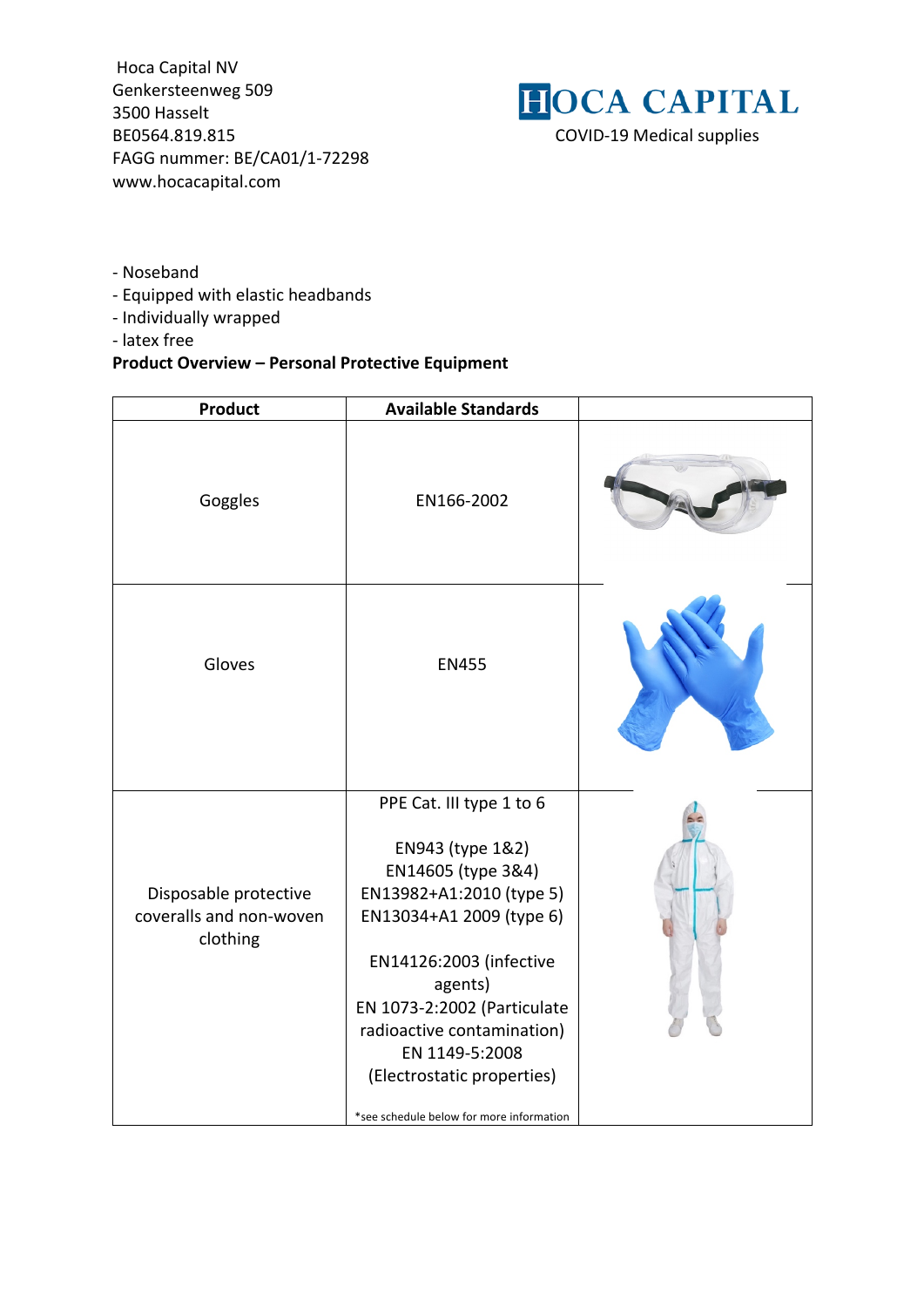Hoca Capital NV Genkersteenweg 509 3500 Hasselt BE0564.819.815 COVID-19 Medical supplies FAGG nummer: BE/CA01/1-72298 www.hocacapital.com



| Surgical clothing, drapes<br>and gowns | EN 13795 |  |
|----------------------------------------|----------|--|
| Disposable shoe covers                 |          |  |
| Disposable headwear                    |          |  |

\*pictures serve as reference. The actual products might look different. Compliance with EU standards guaranteed.